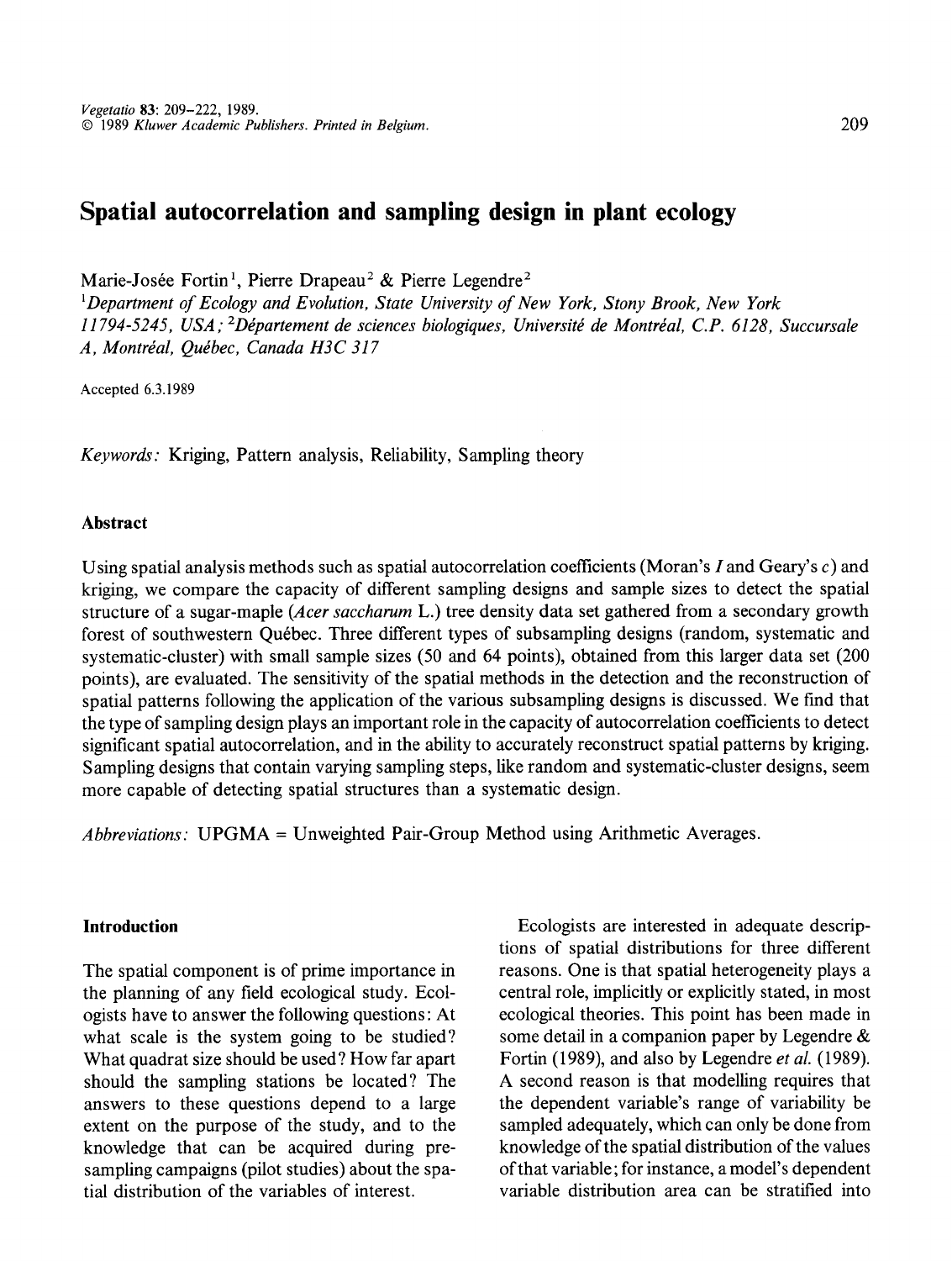geographic zones that are homogeneous in terms of the values of that variable, following which each zone can be sampled with equal intensity. Furthermore, proper descriptions of the spatial structures of the variables to be included in a model can help formulate or support hypotheses concerning possible causal mechanisms determining the dependent variable's spatial distribution. A third reason is that when the purpose of the study is to estimate population parameters, such as the mean, the variance, or the total amount of resource represented by the variable in a given area, stratified sampling can be cheaper than either random or systematic sampling to attain a given level of precision of the estimation. Notice however that random or systematic sampling, even though possibly more expensive to carry out, are still adequate to achieve an unbiased estimation of the parameters of interest, because in random or systematic sampling designs each point in the geographic distribution area has a *priori* the same probability of being included in the sample. A good way of stratifying is to divide the area into geographic zones where the variance, or the coefficient of variation of the variable of interest, are approximately equal; following that, sampling is carried out more intensively in the zones where the values are more variable, and less so in more homogeneous ones. For all these purposes, a variable's spatial structure has to be described adequately, which can be done using structure functions such as correlograms and variograms, maps, and other spatial analysis methods described for instance by Upton & Fingleton (1985), Legendre & Fortin (1989), and other authors.

Ecologists may also be interested in spatial structures because they intend to carry out tests of classical inferential statistics, based upon data obtained through some geographic distribution area. The problem, described in some detail by Legendre & Fortin (1989), is that classical hypothesis testing makes the assumption that the observations (elements) are independent from one another, while this condition is not met by data that are autocorrelated through space. Indeed, the very existence of a spatial structure in the sam-

piing area implies that any ecological phenomenon found at a given sampling point may have an influence on other points located close by, or even some distance away. Thus, even though the observations are independent from the point of view of the probability of any particular geographic location to be sampled, their values at neighbouring points may not be independent from one another, which violates the assumption of independence of the observations. Contrary to the advocacies of several authors (for instance Cochran 1977; Green 1979; Scherrer 1982), sampling designs cannot alleviate this problem. In this context, spatial analysis becomes a prerequisite to hypothesis testing for data gathered through space. It may be used to demonstrate that there is no significant spatial autocorrelation at the given sampling scale, in which case classical statistical tests of hypothesis can be used; or it may indicate that other methods should be used for testing.

In order to adequately plan a pre-sampling study, or a full-scale sampling program from which spatial structures will be analyzed, it is essential to know how the properties of different sampling designs can affect the sensitivity of spatial analyses in detecting significant spatial autocorrelation or in reconstructing spatial patterns by mapping. Different sampling designs have different properties, advantages and disadvantages. As mentioned above, simple random sampling allows one to obtain a representative sample of the statistical population, when the purpose is to estimate population parameters (Cochran 1977; Scherrer 1982). The major disadvantage of simple random sampling is that it is often very difficult to carry out in the field because of difficulties in positioning the sampling stations. Systematic sampling, on the contrary, is much easier to conduct in the field; furthermore, it is regarded as appropriate for detecting spatial or temporal autocorrelation, if and only if the sampling step (interval between successive samples) is right (Cochran 1977). These two sampling designs do not necessitate prior knowledge of the variable subjected to sampling and of the properties of the area under study. Other types of design such as stratified sampling, regression sampling, cluster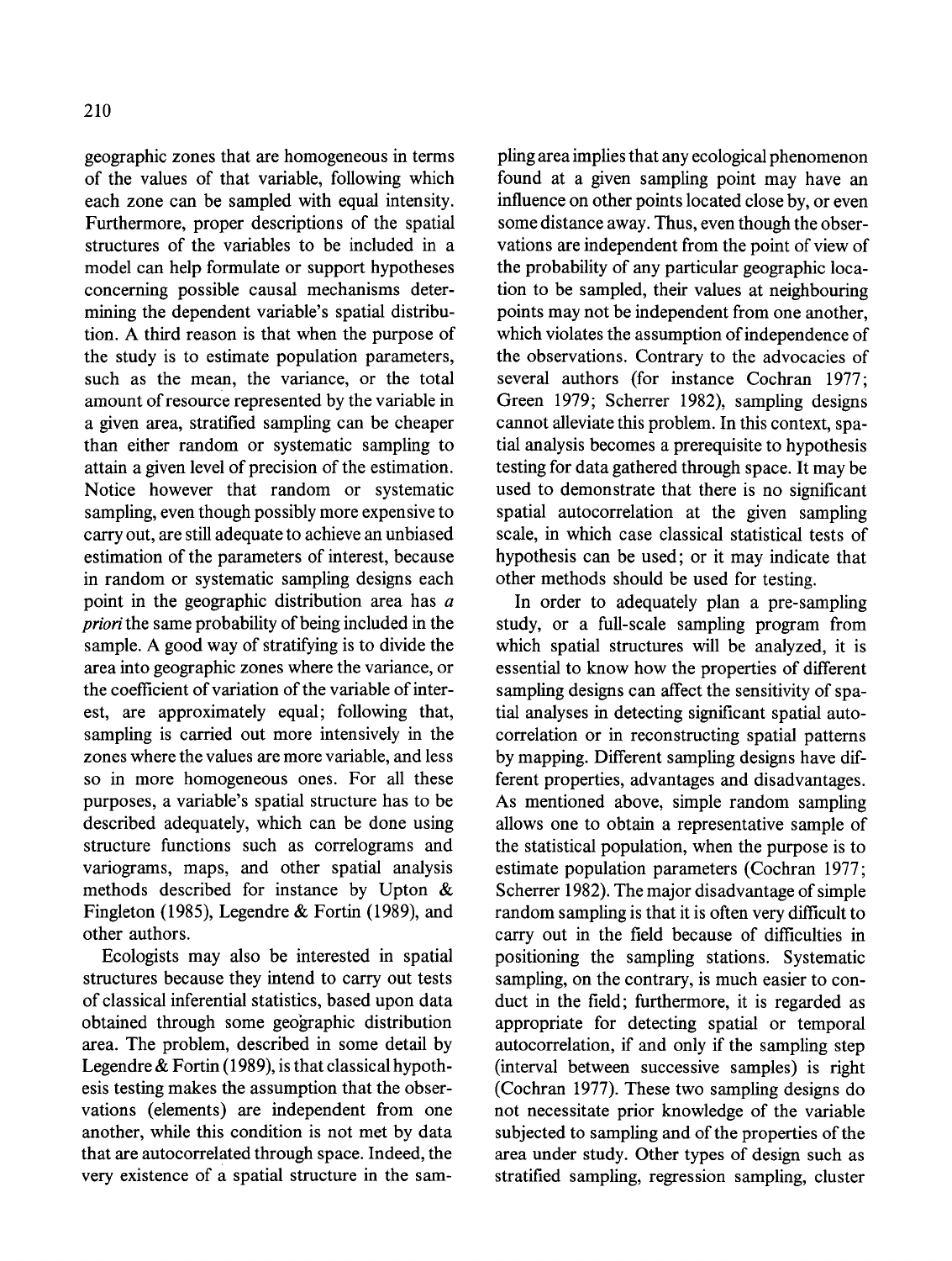sampling, usually require previous knowledge of the behaviour of the variable in the study area, which can only be obtained from pre-sampling (pilot) studies; Legendre *etal.* (1989) discuss methods for designing full-scale sampling programs from the results of such preliminary samplings.

There are two types of considerations that may influence the choice of the sampling design: statistical and nonstatistical. The former include the accuracy of the estimation and the type of statistics that have to be used afterwards, while the later include financial, time, equipment and personnel constraints, as well as data processing limitations (McCall 1982). Unfortunately, in a majority of instances, the nonstatistical considerations will determine the sampling design and the sample size. Systematic sampling is often preferred to simple random sampling because of its simplicity in the field (Scherrer 1984). Sample size is often limited by financial and time constraints. However, there is a lower limit to the sample size which is dictated by the subsequent statistical or numerical analyses. Usually, the number of samples must be an inverse function of the homogeneity of the area under study.

In plant ecology, there is a long tradition of studies on the importance of sample size, sampiing design, and their effects on the gathering of data (Greig-Smith 1952, 1964, 1979). The sensitivity and robustness of multivariate ordination techniques, under different sampling designs, have been tested by Mohler (1981, 1983), Minchin (1987) and Podani (1984, 1987). These studies have shown that the performance of ordination techniques varies under different sampling patterns (Minchin 1987), and that the 'optimal' sample size varies with the method used (Podani (1987) and Podani (1984, 1987). These studies have shown that the performance of ordination techniques varies under different sampling patpiing designs, have been conducted (McBratney et al. 1981; Webster & Burgess 1984; McBratney & Webster 1986). These studies, however, were concerned mostly with the behaviour of kriging, which is a mapping interpolation method, under types of sampling designs that are more common

in soil sciences than in plant ecology (McBratney *etaL* 1981).

This paper describes the effect of the number of samples and of the sampling design (i.e., relative position of the samples) in terms of the ability of various designs to identify spatial structures and to produce accurate maps, using a data set of sugar-maple tree densities from a secondary growth forest in southwestern Québec. It is a companion to the paper by Legendre & Fortin (1989) describing methods that can be used to study the spatial structure of biological populations and communities. In this study, we will subsample this real vegetation data set, simulating various sampling designs. This will allow to evaluate the effect of these various sampling designs and intensities on the estimation of spatial structures, on the one hand, and on the other the sensitivity of different methods used in the spatial analysis of ecological structures. The interest of this study lies in that it is based upon real vegetation data; its weakness, compared to Monte-Carlo simulation studies, resides in the fact that only one real extensive data set is available and will be subjected to the various subsampling designs and intensities.

## **Spatial analysis methods**

Spatial autocorrelation coefficients have been introduced by Moran (1950) and Geary (1954). Geographers (Cliff & Ord 1981) have used them to analyze epidemiological data; population geneticists (Sokal & Menozzi 1982), to study gene frequencies and gene flow; recently they have been applied to the study of ecological data (Jumars 1978; Sokal 1979; Gloaguen & Gauthier 1981; Bouxin & Gauthier 1982; Sakai & Oden 1983; Fortin 1985; Sokal & Thomson 1987; Legendre & Troussellier 1988; Legendre & Fortin 1989).

Moran's I and Geary's c coefficients are used to measure the degree of spatial autocorrelation displayed by a quantitative variable, and to test the null hypothesis  $(H_0)$  that there is no significant spatial autocorrelation (positive: aggregation;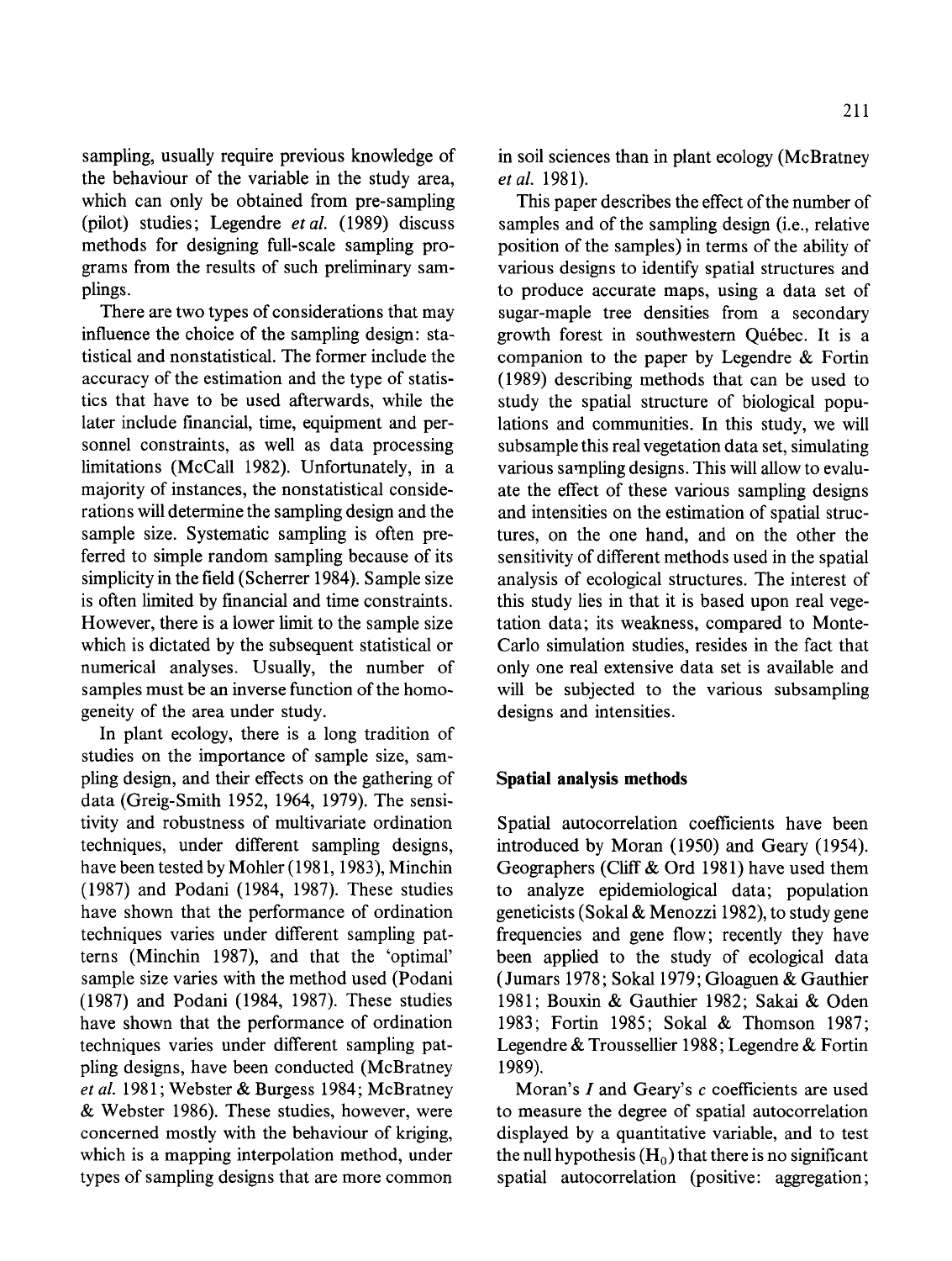negative: segregation). Since these coefficients compare values for pairs of points, the set of available point pairs is divided into a number of distance classes. This number of classes is left to the user. Like Pearson's correlation coefficient, Moran's  $I$  is based on the computation of crossproducts of centered data. Geary's  $c$  is a distancetype coefficient, summing squared differences between adjacent pairs of values. Spatial autocorrelation analysis should not be performed with fewer than ca 30 localities, because the number of pairs of localities in each distance class would then become too small to produce significant results (Cliff & Ord 1981; Legendre & Fortin 1989). Formulas for computing the coefficients as well as the standard error of the estimated statistics can be found in Cliff& Ord (1981), in Sokal & Oden (1978) and in Legendre & Legendre (1984).

A correlogram is a plot of autocorrelation coefficient values in ordinate, against distance classes in abscissa. Correlograms provide evidence for the autocorrelation intensity, the size of the zone of influence and the type of spatial pattern of the variable under study. The shape of a correlogram gives indications about the spatial pattern of the variable, as well as about the underlying generating process (Sokal 1979; Legendre & Fortin 1989). Inference about the underlying generating process can be made from the shape of the correlogram only when the correlogram is globally significant; Oden (1984) and Legendre & Fortin (1989) show how to compute such a global test, whose aim is to correct for simultaneous multiple testing.

Spatial ecological structures can also be analyzed with the help of density contour maps. In the present study we produced interpolated maps by kriging, which is a geostatistical method developed by mining engineers (Matheron 1973; David 1977; Journel & Huijbregts 1978). Kriging is a method of interpolating that makes use of the spatial autocorrelation structure of the variable. It is used in soil science (McBratney & Webster 1986; Burrough 1987), in forestry (Bouchon 1974; Marbeau 1976; Fortin 1985; Legendre & Fortin 1989) and in other fields. Kriging uses a

structure function, called a semi-variogram (or simply a variogram), to give weights to the various data points located in the vicinity of each point to be estimated. Kriging assumes that the data are stationary, or in other words, that they contain no significant trend (Journel & Huijbregts 1978; Legendre & Fortin 1989). However, when the data are not stationary, kriging can be used with a relaxed assumption, the intrinsic hypothesis, which implies that increments between all pairs of points located a given distance d apart have a mean of zero and a finite variance, that remains the same in the various parts of the area under study. When the data are very non-stationary, other forms of kriging can be used, that base these weights on so-called 'intrinsic random functions of order  $k'$  instead of the variogram. Depending of the number of neighbouring points used for the estimation (interpolation), kriging is said to be local (estimation based on a few neighbouring points) or global (estimation based on all data points). The semi-variance function used to compute a variogram is closely related to Geary's c coefficient (Legendre & Fortin 1989), but contrary to Geary's  $c$  it cannot be tested for significance.

Variograms and kriged maps were obtained using the GEOSTAT computer package (Geostat Systems International Inc., 4385 St-Hubert, Suite 1, Montréal, Québec, Canada H2J 2X1). The spatial correlograms were computed using the 'R package' (Legendre 1985).

# **Materials and methods**

Data presented in this paper were gathered during a multidisciplinary ecological study of the terrestrial ecosystem of the Municipalité Régionale de Comté du Haut-Saint-Laurent (Bouchard et al. 1985) in southwestern Québec. In an area of approximately  $0.5 \text{ km}^2$ , a systematic sampling design was used to survey 200 vegetation quadrats (Fig. la) each 10 by 20 m in size. The quadrats were placed at 50 m intervals along staggered rows separated also by 50 m. Trees with more than 5 cm diameter at breast height (DBH),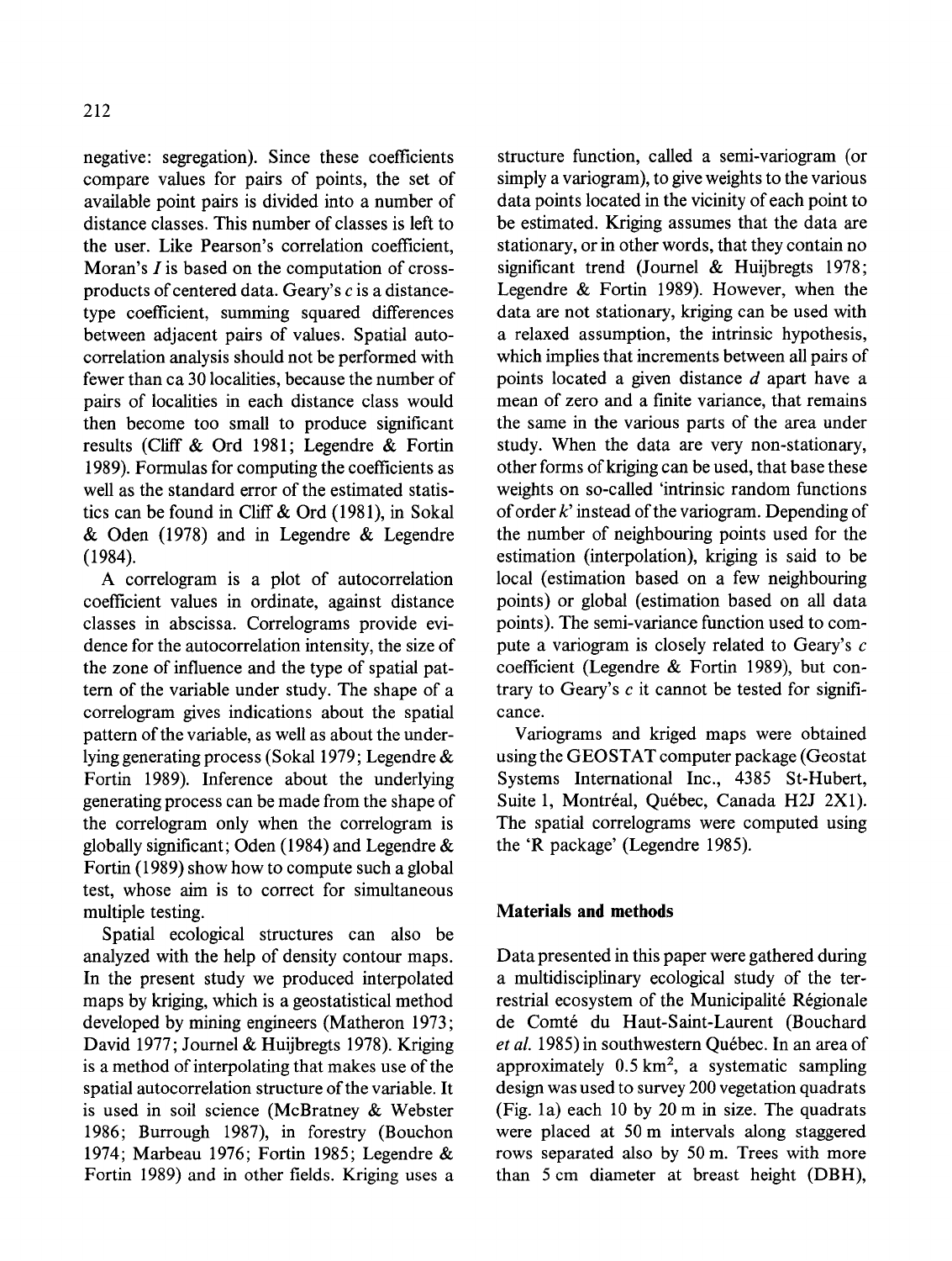

**identified a species level, were tallied in classes of 5 cm. In this study, we use only the sugar-maple**  *(Acer saccharum* **L.) tree densities, sampled in these 200 quadrats.** 

**This sugar-maple tree density data set has been used as the reference in this study. Subsamples were drawn from the set of 200 quadrats, in order to examine if the spatial analysis methods manage to identify or reconstruct spatial structures correctly using fewer data points. Since the reference locations of the quadrats follow a systematic sampling design and the smallest distance among quadrats is 50 m, so the smallest distance available in the subsamples is also 50 m. In fact, since the smallest sample size recommended for correlogram analysis is around 30, and we want to** 



*Fig.* **I a. Position of the 200 vegetation quadrats, systemati**cally sampled in southwestern Québec during the summer of **1983. b. Spatial correlograms of the sugar-maple densities**  *(Acer saccharum* **L.). Abscissa: distance classes; the width of each distance class is 57 m. Ordinate: Moran's I and Geary's c statistics. Black squares represent significant values at the**   $\alpha = 5\%$  level, before applying the Bonferroni correction to **verify the overall significance of the correlograms; white squares are non-significant values, c. Contour map of sugarmaple densities obtained by kriging. Abscissa and ordinate are in m. From Fortin (1985).** 

**study the behaviour of the spatial analysis methods when given less than 100 observations, subsample sizes of 50 and 64 quadrats were used. These two subsample sizes were the ones that we could fit onto the reference grid (Fig. la) using systematic sampling. Since we were not able to construct other replicates of the systematic subsample, we replicated none of the three subsampling designs (below) and were left with a single study of the behaviour of the spatial analysis methods, which of course forbids any statistical testing of the observed differences.** 

**Three subsampling designs were used to compare the ability of the methods to detect spatial patterns. The simple random sampling and systematic sampling designs were used because they**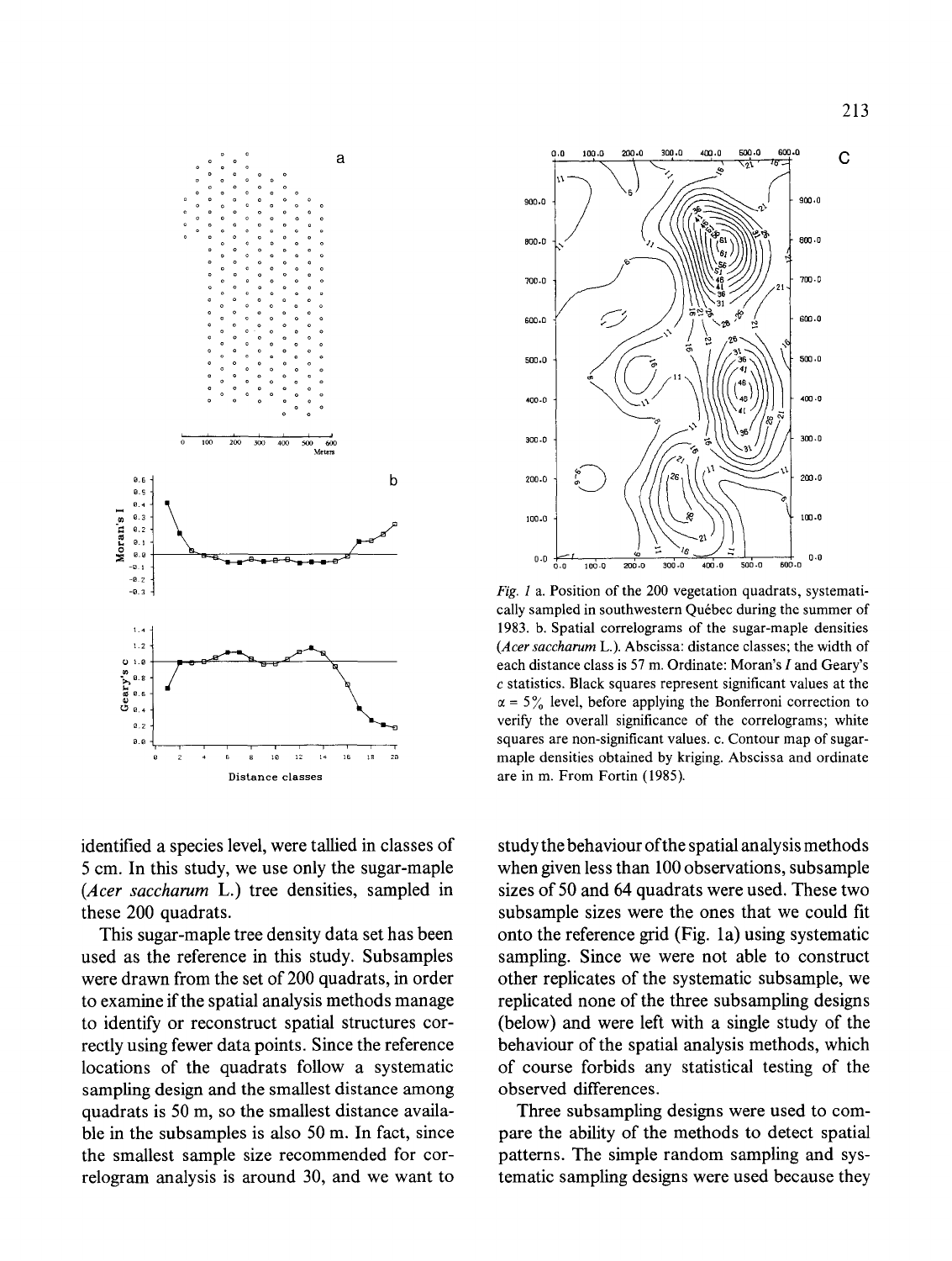



**From the sugar-maple reference data set of 200** 



*Fig.* **2 a. Position of the 50-point random subsample, b. Spatial correlograms of the sugar-maple densities** *(Acer saccharum* **L.). Abscissa: distance classes; the width of each distance class is 51 m. Ordinate: Moran's I and Geary's c statistics. Symbols as in Fig. 1 c. Contour map of sugarmaple densities obtained by kriging. Abscissa and ordinate are in m. From Fortin (1985).** 

**samples, both Moran's I and Geary's c coefficients were computed; 20 distance classes, each 57 m wide, were used to construct the correlograms (Fig. lb). These two correlograms were used as references for comparisons with the correlograms obtained from the subsamples (computed also with 20 distance classes). The reference data set (200 quadrats) was also used to compute 273 interpolated values by local kriging (13 columns × 21 rows, 50 m apart)under a spherical model, basing the interpolation at each point on the 25 neighbouring points (see Journel & Huijbregts 1978 for details); this produced the reference contour map of sugar-maple densities (Fig. lc). The maps obtained from the different subsamples, also using 273 interpolated values, were then compared to this reference map.**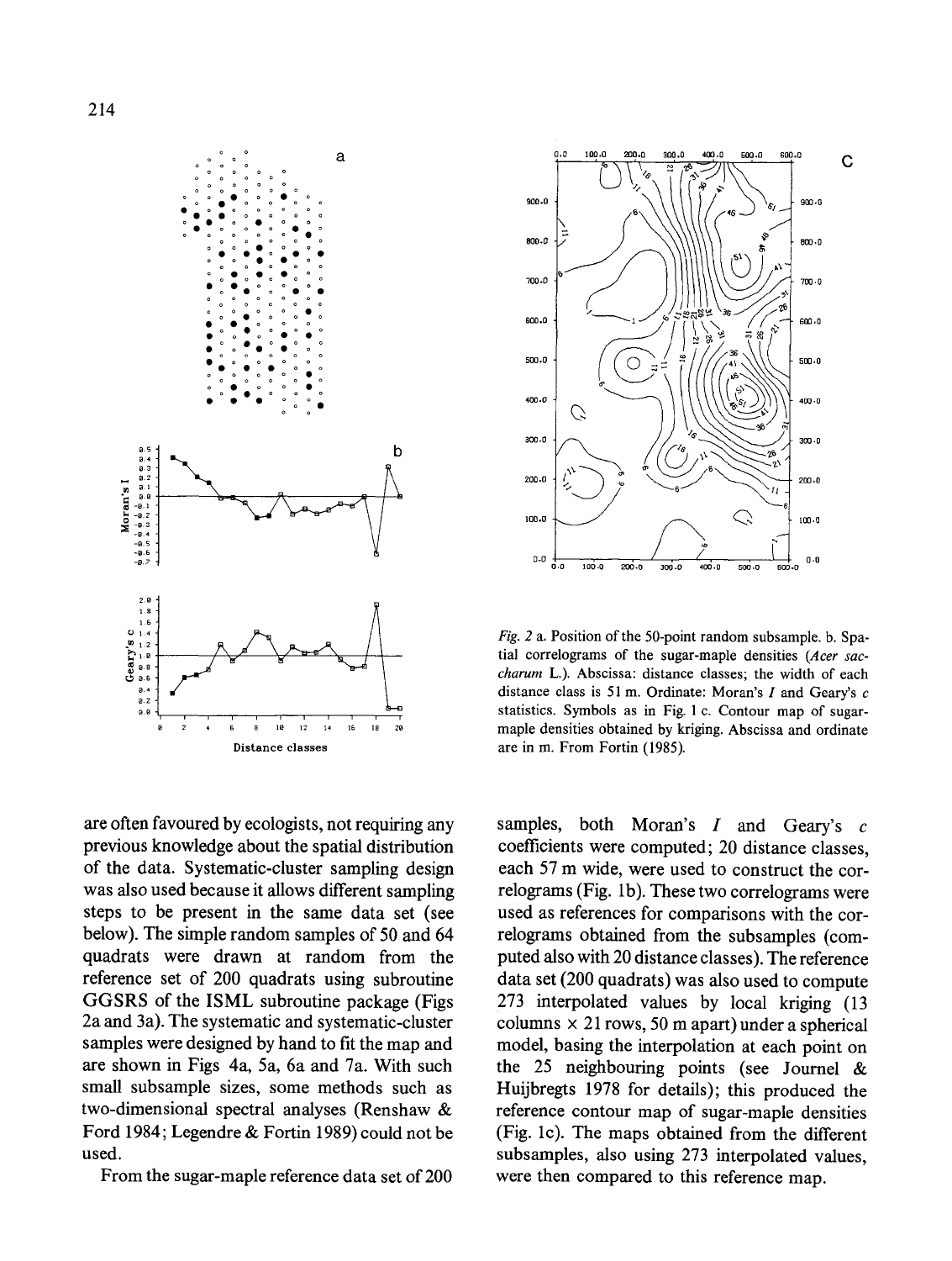



*Fig.* 3 a. **Position of the 64-point random subsample,** b. Spatial **correlograms of the sugar-maple densities** *(Acer saccharum* **L.). Abscissa: distance classes; the width of each distance class is** 55 m. **Ordinate: Moran's I and Geary's** c **statistics. Symbols as in Fig.** 1 c. **Contour map of sugarmaple densities obtained by kriging. Abscissa and ordinate are in m. From Fortin** (1985).

# **individual values only. The correlogram obtained from the 64-point systematic subsampling was almost a perfect example of a random pattern, demonstrated by an absence of significant autocorrelation at any distance class. Only the correlograms (Moran's I and Geary's c) computed from 64 random points (Fig. 3b) had shapes similar to the reference correlograms (Fig. lb; discussion below), although almost all subsample correlograms had their highest coefficient values in the first distance class.**

**Generally for our subsamples, Moran's I detected significant spatial autocorrelation more efficiently than Geary's c. Considering the fact that the variable's spatial distribution is nonstationary in our data- Fig. lc shows bumps in** 

### **Results and discussion**

**The spatial correlograms computed for the random and systematic subsamples are presented in Figs 2b, 3b, 4b and 5b. Most Moran's I correlograms were globally significant, since they possessed at least one value that was significant at the Bonferroni-corrected level**  $\alpha' = 5\frac{\alpha}{6}$ **/number of simultaneous tests (Legendre & Fortin 1989; Oden 1984). The only one that did not pass this global and rather stringent test of significance was the correlogram resulting from 64 systematic points. The only Geary's c correlogram that was globally significant (Bonferroni-corrected test) was from the 64-point random subsample, the others (except Fig. 5b) showing significance for**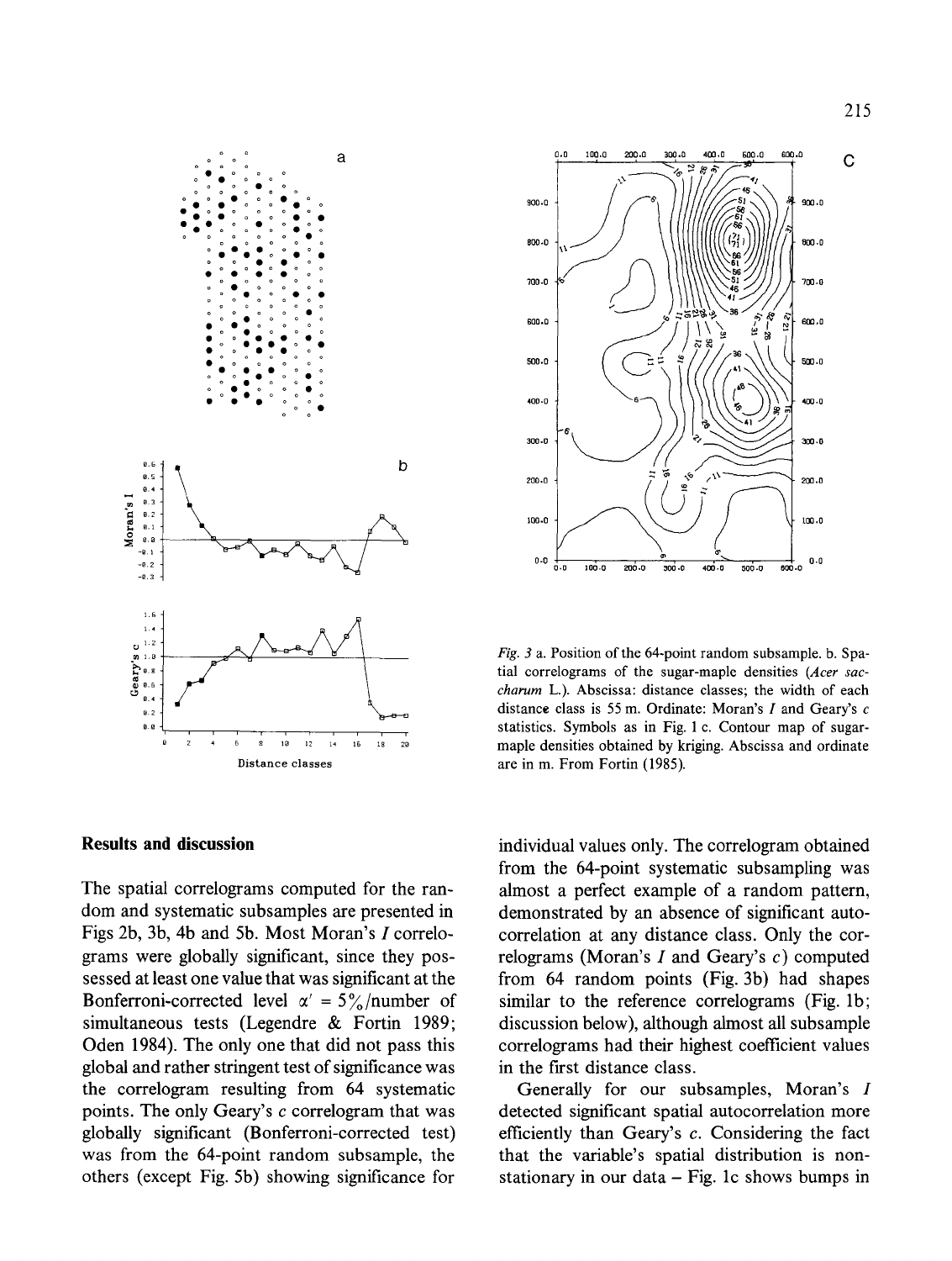



*Fig.* 4 a. Position of the 50-point **systematic subsample.**  b. **Spatial correlograms of the sugar-maple densities** *(Acer saccharum* **L.). Abscissa: distance classes; the width of each distance class is** 55 m. **Ordinate: Moran's I and Geary's** c **statistics. Symbols as in** Fig. 1 c. **Contour map of sugarmaple densities obtained by kriging. Abscissa and ordinate are in** m. From Fortin (1985).

**its right-hand part, and a relatively flat area on the left, this result may indicate a greater power of Moran's I test of significance to detect the presence of autocorrelation when the condition of stationarity, or the intrinsic hypothesis (which is a relaxed form of the stationarity hypothesis), is violated; this result should be checked by Monte-Carlo simulations.** 

**Since the variograms and Geary's c correlograms are two distance-type coefficients, the variograms are not be presented here, while the interpolated maps produced by local kriging are. As in the spatial correlograms, the interpolated maps derived from the random subsampling designs (50 and 64 points) brought out the most important features of the spatial structure (Figs 2c and 3c), since the three high-density patches were** 

**in approximately the same position as on the reference map (Fig. lc). With systematic subsampling (Figs 4 and 5), only the 50-point subsample detected a spatial structure (Fig. 4c); this pattern is somewhat distorted compared to the reference map. As it was the case for the spatial correlograms, the 64-point systematic subsample led to a flat variogram displaying no spatial structure, so that only a flat map could have been produced by kriging.** 

**In both the spatial correlograms and the kriging methods, it is not the number of points that seems to make the difference, but rather their relative location in space. Kriging was very good at reconstructing maps of spatially autocorrelated varia**bles even when the variogram, like Geary's c cor**relogram, displayed only weak evidence of spatial**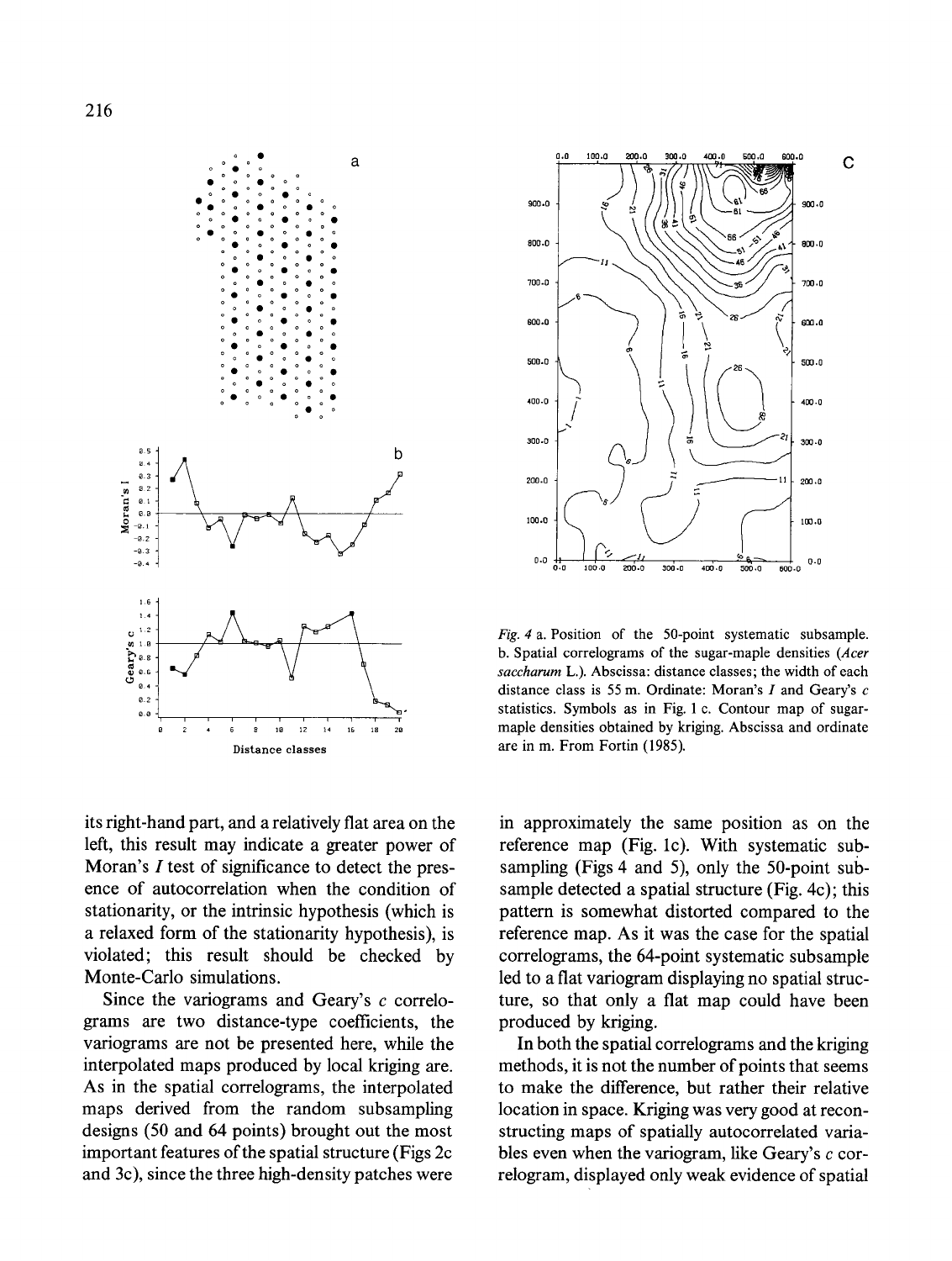

*Fig.* 5 a. Position of the 64-point systematic subsample. b. Spatial correlograms of the sugar-maple densities *(Acer saccharum* L.). Abscissa: distance classes; the width of each distance class is 55 m. Ordinate: Moran's I and Geary's c statistics. Symbols as in Fig. 1.

autocorrelation. In our simple random subsamples, the closest points were 50 m part, while in the systematic subsamples the smallest distance between points was 100 m. The simple random samples seem to carry more information about the spatial structure than the systematic subsamples, because they are more likely to contain different lag steps which may reflect several different harmonics of the spatial pattern; this is not the case with systematic sampling. So with an aggregated spatial pattern, the same number of points can lead to a better analysis or reconstruction of the spatial structure when they are not evenly spaced, as it was the case in our random subsamples; if the sampling step of a systematic subsample is too large to detect the spatial pattern, or if the location of the samples is not in phase compared to the existing spatial structure, the analysis can miss the spatial structure completely. Because the 50 points in our systematic subsampling design are in phase with the spatial structure, the methods were able to detect significant spatial autocorrelation and to reconstruct a meaningful (although distorted) map by kriging, while the 64-point systematic subsampling did not lead to the same result, despite the fact that it contained more data points.

Following these considerations, we decided to try a systematic-cluster sampling design with 50 and 64 points (Figs 6a and 7a). This new sampling design contained clusters of two samples, located 50 m apart; the clusters themselves were spaced 100 m from one another. The idea behind this was to capture different lag harmonics of a spatial structure, when no prior information was available about it, without the difficulties involved in implementing a random sampling design. In the same way, Oliver & Webster (1986) suggested an unbalanced nested design to capture the spatial variation at different scales of observation. Spatial autocorrelation coefficients and kriging were computed for these new subsamples (Figs 6b and 7b). The only correlogram with overall significance (Bonferroni-corrected test) was Moran's I for 64 points, which had the same general shape and intensity as the reference correlogram (Fig. lb). The contouring map interpolated by kriging from the 64 points gave a map more similar to the reference than the one from 50 points (Fig. 6c). Both the 50-point and 64-point interpolated maps (Figs 6c and 7c) were rather good when compared to the reference map (Fig. lc), and represented the sugar-maple spatial structure far better than the map obtained after systematic subsampling (Fig. 4c).

UPGMA classification of the Moran's I correlograms was performed, as suggested by Sokal (1986), to measure similarity among the sub-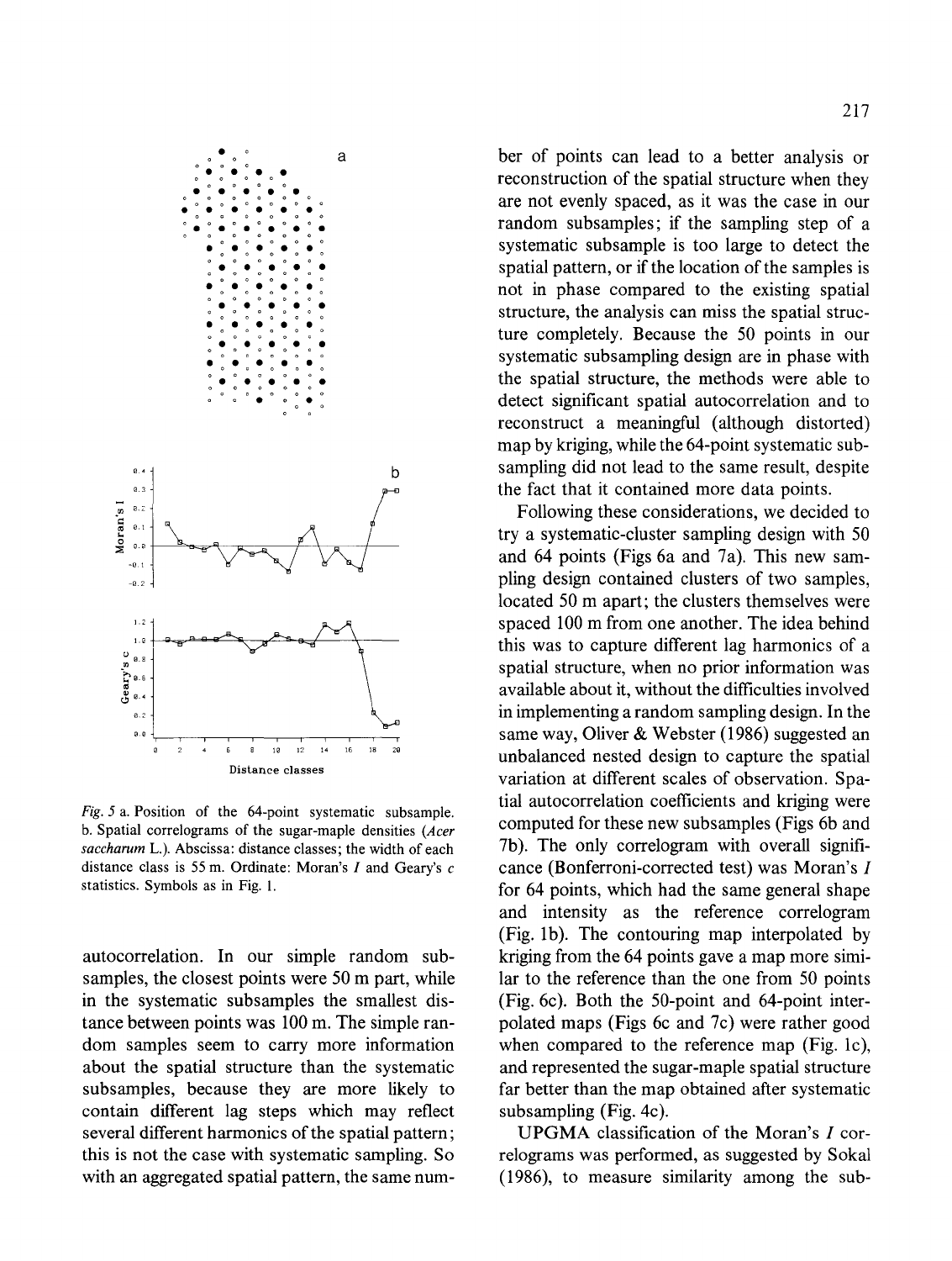

ă







*Fig.* 6 a. **Position of the 50-point systematic-cluster subsample, b. Spatial correlograms of the sugar-maple densities**  *(Acer saccharum* **L.). Abscissa: distance classes; the width of each distance class is** 53 m. **Ordinate: Moran's I and Geary's c statistics. Symbols as in Fig. 1 c. Contour map of sugarmaple densities obtained by kriging. Abscissa and ordinate are in m. From Fortin (1985)** 

**sampling designs most efficient in reproducing the spatial structure of the 200-point reference data set, while the 64-point systematic design was the worst. Shape differences between the last three correlograms explain why they did not cluster with the reference correlogram or with the flat correlogram. In fact, both the 50-point systematic-cluster and the 50-point systematic correlograms had lower values of autocorrelation in the first than in the second distance class, while all other correlograms had higher values in the first distance class. The 50-point random sampling correlogram differed from all others in that it contained the longest sequence of significant positive values for Moran's I coefficient.** 

**It would be interesting to compare statistically**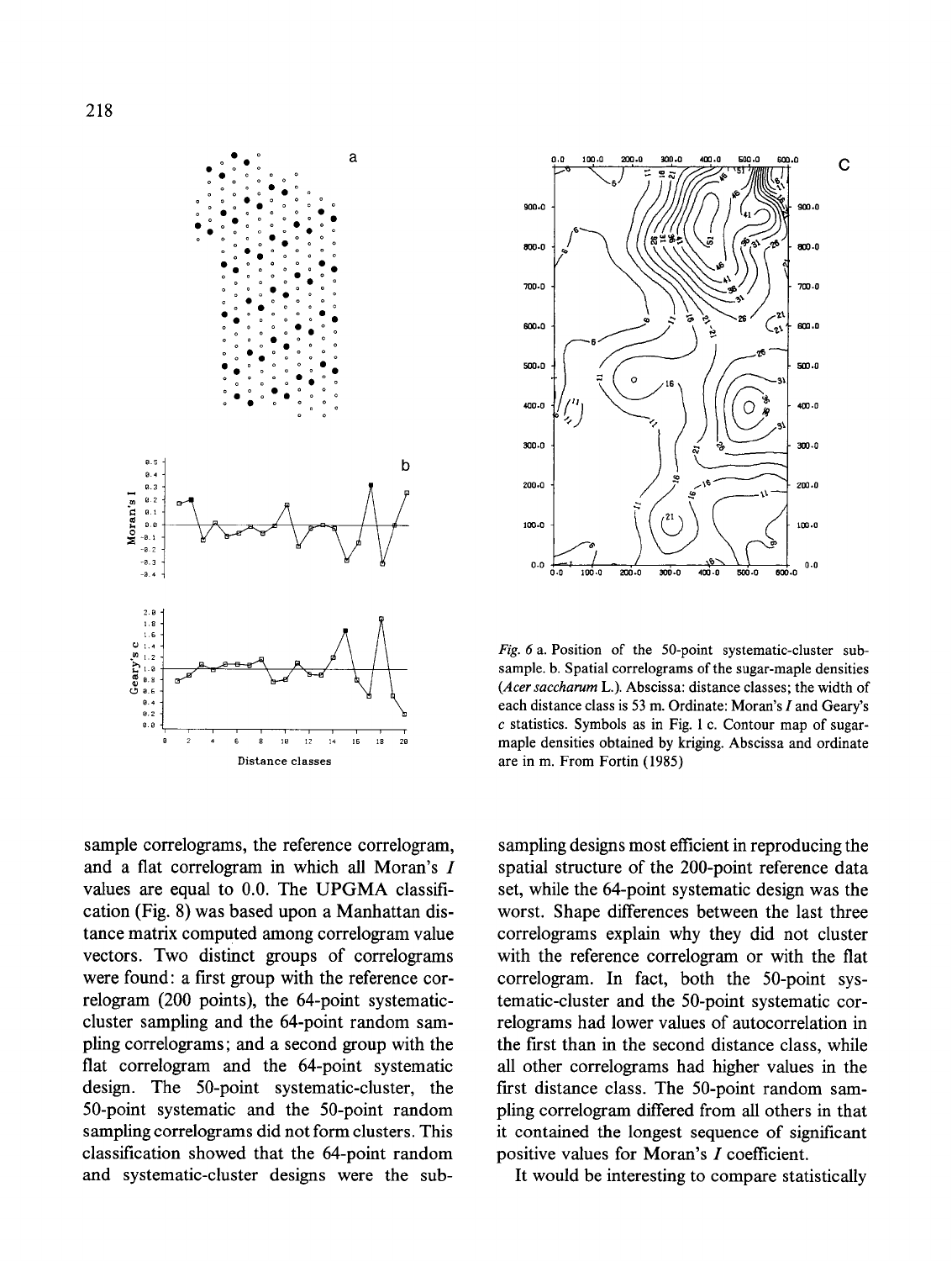

**the interpolated values of the various subsampling designs to the reference interpolated values. This might be done by comparing the 273 interpolated values on the various maps obtained by kriging, since these 273 locations are the same on all maps. However, since we had only one replicate of each subsampling, confidence intervals cannot be computed; true testing would have required more subsamples for each design. So, the comparison was done by computing Spearman's correlation coefficients between the 273 interpolated values of each subsample map and those of the 200-point reference map. Spearman's coefficient was used here only as a measure of the resemblance between sets of interpolated points; since each subsample is drawn from the full set of 200 points and thus is not independent from it, these coefficients were not tested for significance. The** 



*Fig.* 7 a. Position of the 64-point **systematic-cluster subsample, b. Spatial correlograms of the sugar-maple densities**  *(Acer saccharum* **L.). Abscissa: distance classes; the width** of **each distance class is** 53 m. **Ordinate: Moran's I and Geary's**  c **statistics. Symbols as in** Fig. 1 c. **Contour map of sugarmaple densities obtained by kriging. Abscissa and ordinate are in** m. From Fortin (1985)

**results (Table 1) show that there are three different qualities of reconstruction, differing both by the sampling design and by the number of samples. As mentioned above, only a fiat map could have been produced by kriging for the 64-point systematic sampling, so this case is excluded from the comparison. The worst recon-**

*Table 1.* **Spearman's r for pairwise comparisons between the interpolated values for each of the subsample maps and the interpolated values for the reference map.** 

| Subsample             | Spearman's r |  |
|-----------------------|--------------|--|
| 64 systematic-cluster | 0.8950       |  |
| 64 random             | 0.8761       |  |
| 50 systematic-cluster | 0.8349       |  |
| 50 random             | 0.8200       |  |
| 50 systematic         | 0.7825       |  |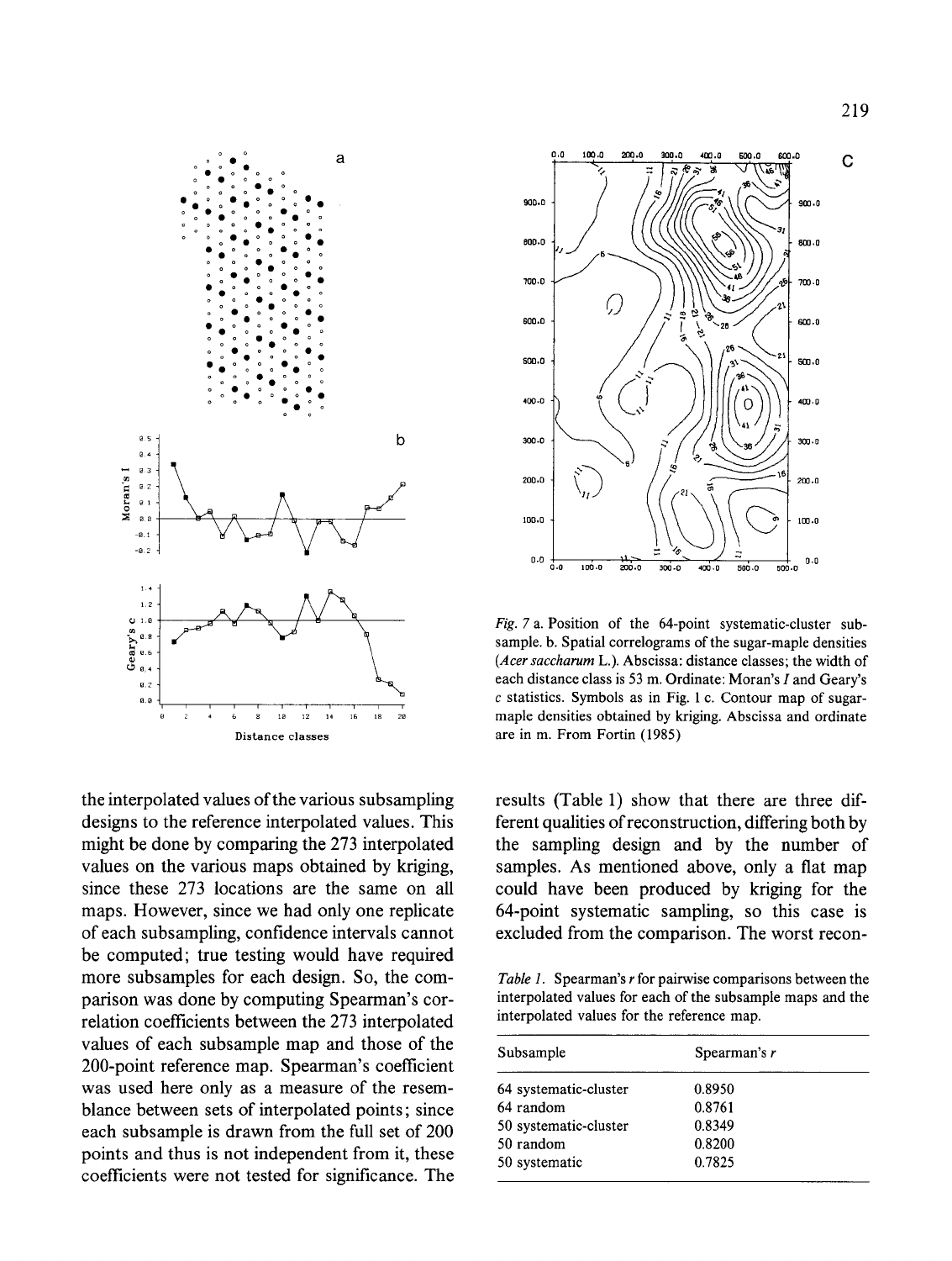





*Fig. 8.* Dendrogram of the UPGMA classification of the various Moran's I correlograms: the reference correlogram (200 REF), the different subsamples' correlograms ( $R = ran$ dom,  $S =$  systematic,  $S-C =$  systematic-cluster), and a random structure correlogram (FLAT).

struction was from the 50-point systematic subsample; next come the reconstructions from the two other 50-point subsamples, random and systematic-cluster; the best reconstructions were from the random and systematic-cluster 64-point subsamples. These results agreed with the findings of the comparison of correlagrams, for the best types of sampling designs. On the other hand, kriging did better than spatial autocorrelation coefficients with the 50-point random and systematic-cluster subsamples, since one can recognize the major features of Fig. lc on Figs 2c and 6c; so, kriging seems to be less affected than spatial autocorrelation coefficients by small sample sizes.

#### **Conclusion**

The first conclusion that can be drawn from our subsampling experiments is that the type of sampling design is very important for the accuracy of the detection of spatial patterns both by spatial autocorrelation coefficients and by kriging, and that sample size can be critical for spatial autocorrelation coefficients. We have shown in particular that sampling designs that draw information at several spatial scales, such as our random or systematic-cluster designs, can bring out more information about the spatial structure than a systematic design. The problem with a systematic design may be the inadequacy of the sampling step, or the fact that the samples are out of phase with the existing spatial structure. In any case, when no previous knowledge of the spatial structure is available, a sampling design using several different sampling steps is to be recommended. This conclusion has also been reached by Boehm (1967), Podani (1984) and Oliver & Webster (1986).

Our second conclusion is that Moran's  $I$  is more sensitive and efficient at detecting spatial autocorrelation than is Geary's c, at least with non-stationary data. Indeed, Moran's I correlograms displayed a significant spatial structure for most of the subsamples (except in one of the systematic designs), while Geary's  $c$  correlograms failed to do so in most instances. This result should be checked by Monte-Carlo simulations.

### **Acknowledgements**

This is publication No. 706 in Ecology and Evolution from the State University of New York at Stony Brook, and contribution No. 353 from the Groupe d'Écologie des Eaux douces, Université de Montréal. We are thankful to Junhyong Kim and to Cajo J.F. ter Braak for helpful comments. Dr. Michel David, École polytechnique de Montréal, gave us instructions for and access to his GEOSTAT computer package, that we used for kriging. Alain Vaudor, computer analyst, developed part of the programs of'The R Package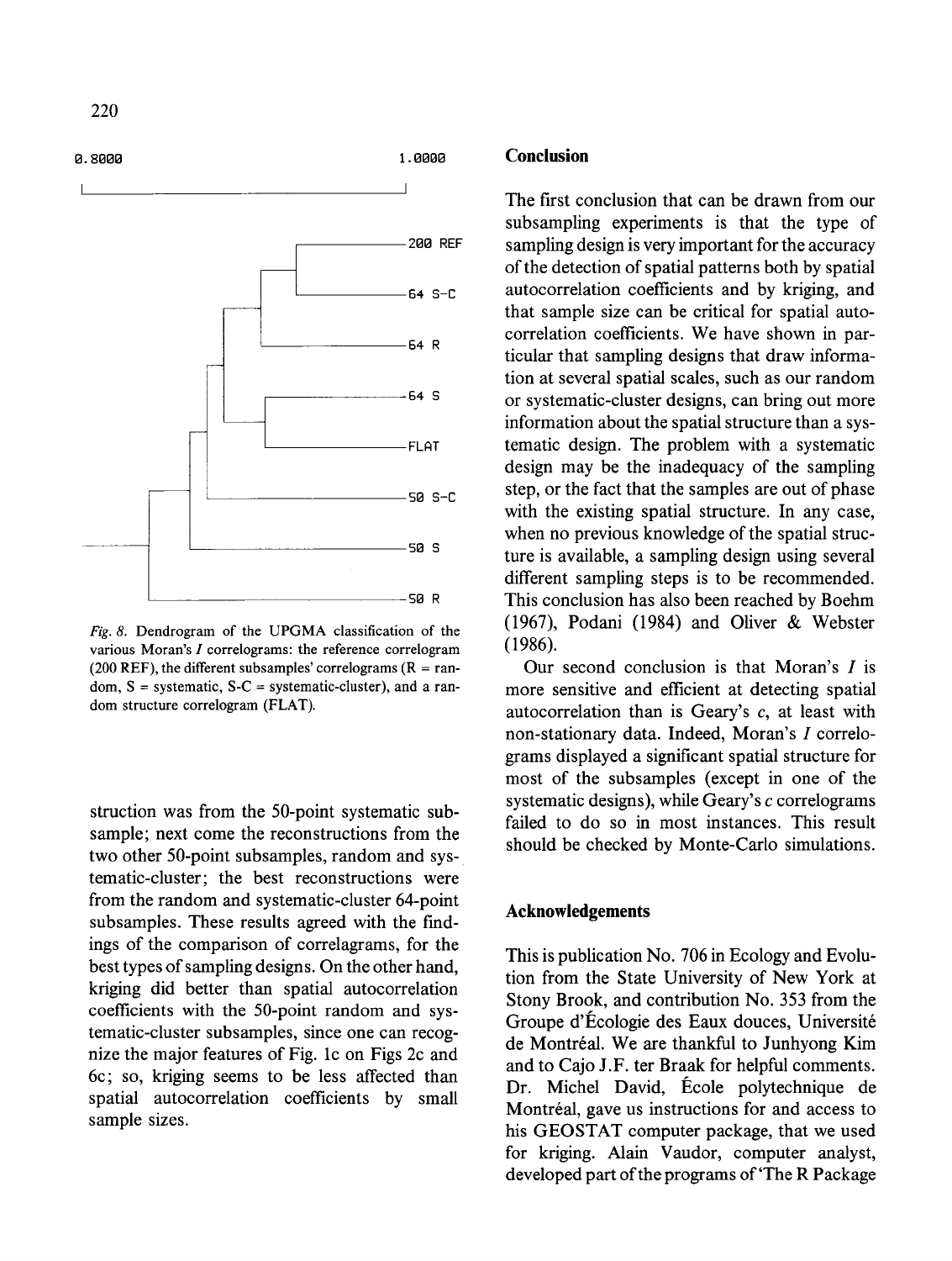for Multivariate Data Analysis' during and for the present study. This study was supported by NSERC grant No. A7738 to P. Legendre, and by a NSERC scholarship to M.-J. Fortin.

#### **References**

- Boehm, B.W. 1967. Tabular representation of multivariate functions – with applications to topographic modelling. Report RM-4636-PR, Rand Corporation, Santa Monica, California.
- Bouchard, A., Bergeron, Y., Camiré, C., Gangloff, P. & Gariépy, M. 1985. Proposition d'une méthodologie d'inventaire et de cartographie écologique: le cas de la MRC du Haut-Saint-Laurent. Cah. Géogr. Qué. 29: 79-95.
- Bouchon, J. 1974. Utilization of regionalized variables in forest inventories. IUFRO and SAF Meeting, June 20-26, Syracuse, New York.
- Bouxin, G. & Gauthier, N. 1982. Pattern analysis in Belgian limestone grasslands. Vegetatio 49: 65-83.
- Burrough, P.A. 1987. Spatial aspects of ecological data. In: Jongman, R.H.G., ter Braak, C.J.F. & van Tongeren, O.F.R. (eds), Data analysis in community and landscape ecology, pp. 213-251. Centre for Agricultural Publishing and Documentation, Wageningen.
- Cliff, A.D. & Ord, J.K. 1981. Spatial processes: models and applications. Pion Limited, London.
- Cochran, W.G. 1977. Sampling techniques, 3rd ed. John Wiley & Sons, New York.
- David, M. 1977. Geostatistical ore reserve estimation. Developments in Geomathematics, 2. Elsevier, Amsterdam.
- Fortin, M.-J. 1985. Analyse spatiale de la répartition des phénomènes écologiques: méthodes d'analyse spatiale, théorie de l'échantillonnage. Mémoire de Maîtrise ès Sciences, Université de Montréal.
- Geary, R.C. 1954. The contiguity ratio and statistical mapping. Incorpor. Statist. 5: 115-145.
- Gloaguen, J.C. & Gauthier, N. 1981. Pattern development of the vegetation during colonization of a burnt heathland in Brittany (France). Vegetatio 46: 167-176.
- Green, R.H. 1979. Sampling design and statistical methods for environmental biologists. John Wiley & Sons, New York.
- Greig-Smith, P. 1952. The use of random and contiguous quadrats in the study of the structure of plant communities. Ann. Bot. 16: 293-316.
- Greig-Smith, P. 1964. Quantitative plant ecology, 2nd ed. Butterworth, London.
- Greig-Smith, P. 1979. Pattern in vegetation. J. Ecol. 67: 755-779.
- Journel, A.G. & Huijbregts, C. 1978. Mining geostatistics. Academic Press, London.
- Jumars, P.A. 1978. Spatial autocorrelation with RUM (Remote Underwater Manipulator): vertical and horizon-

tal structure of a bathyal community. Deep-Sea Research 25: 589-604.

- Legendre, L. & Legendre, P. 1984. Écologie numérique. 2ième ed. Tome 2: La structure des données écologiques. Masson, Paris et les Presses de l'Université du Québec.
- Legendre, P. 1985. The R package for multivariate data analysis. Département de sciences biologiques, Université de Montréal.
- Legendre, P. & Fortin, M.-J. 1989. Spatial pattern and ecological analysis. Vegetatio 80: 107-138.
- Legendre, P. & Troussellier, M. 1988. Aquatic heterotrophic bacteria: modeling in the presence of spatial autocorrelation. Limnol. Oceanogr. 33: 1055-1067.
- Legendre, P., Troussellier, M., Jarry, V. & Fortin, M.-J. 1989. Design for simultaneous sampling of ecological variables: from concepts to numerical solutions. Oikos (in press).
- Marbeau, J.-P. 1976. Géostatique forestière, état actuel et développements nouveaux, pour l'aménagement en forêt tropicale. Thèse de Doctorat, École Nationale Supérieure des Mines de Paris, Centre de Géostatique et de Morphologie Mathématique, Fontainebleau.
- Matheron, G. 1973. The intrinsic random functions and their applications. Adv. Appl. Prob. 5: 439-468.
- McBratney, A.B. & Webster, R. 1986. Choosing functions for semi-variograms of soil properties and fitting them to sampling estimates. J. Soil Sci. 37: 617-639.
- McBratney, A.B., Webster, R. & Burgess, T.M. 1981. The design of optimal sampling schemes for local estimation and mapping of regionalized variables. I. Theory and methods. Comp. Geosci. 7: 331-334.
- McCall Jr., C.H. 1982. Sampling and statistics handbook for research. Iowa State Univ. Press, Ames, Iowa.
- Minchin, P.R. 1987. An evaluation of the relative robustness of techniques for ecological ordination. Vegetatio 69: 89-107.
- Mohler, C.L. 1981. Effects of sample distribution along gradients on eigenvector ordination. Vegetatio 45: 141-145.
- Mohler, C.L. 1983. Effect of sampling pattern on estimation of species distribution along gradients. Vegetatio 54: 97-102.
- Moran, P.A.P. 1950. Notes on continuous stochastic phenomena. Biometrika 37: 17-23.
- Podani, J. 1984. Analysis of mapped and simulated vegetation patterns by means of computerized sampling techniques. Acta Bot. Hung. 30: 403-425.
- Podani, J. 1987. Computerized sampling in vegetation studies. Coenoses 2: 9-18.
- Oden, N.L. 1984. Assessing the significance of a spatial correlogram. Geogr. Anal. 16: 1-16.
- Oliver, M.A. & Webster, R. 1986. Combining nested and linear sampling for determining the scale and form of spatial variation ofregionalized variables. Geogr. Anal. 18: 227-242.
- Renshaw, E. & Ford, E.D. 1984. The description of spatial pattern using two-dimensional spectral analysis. Vegetatio 56: 75-85.